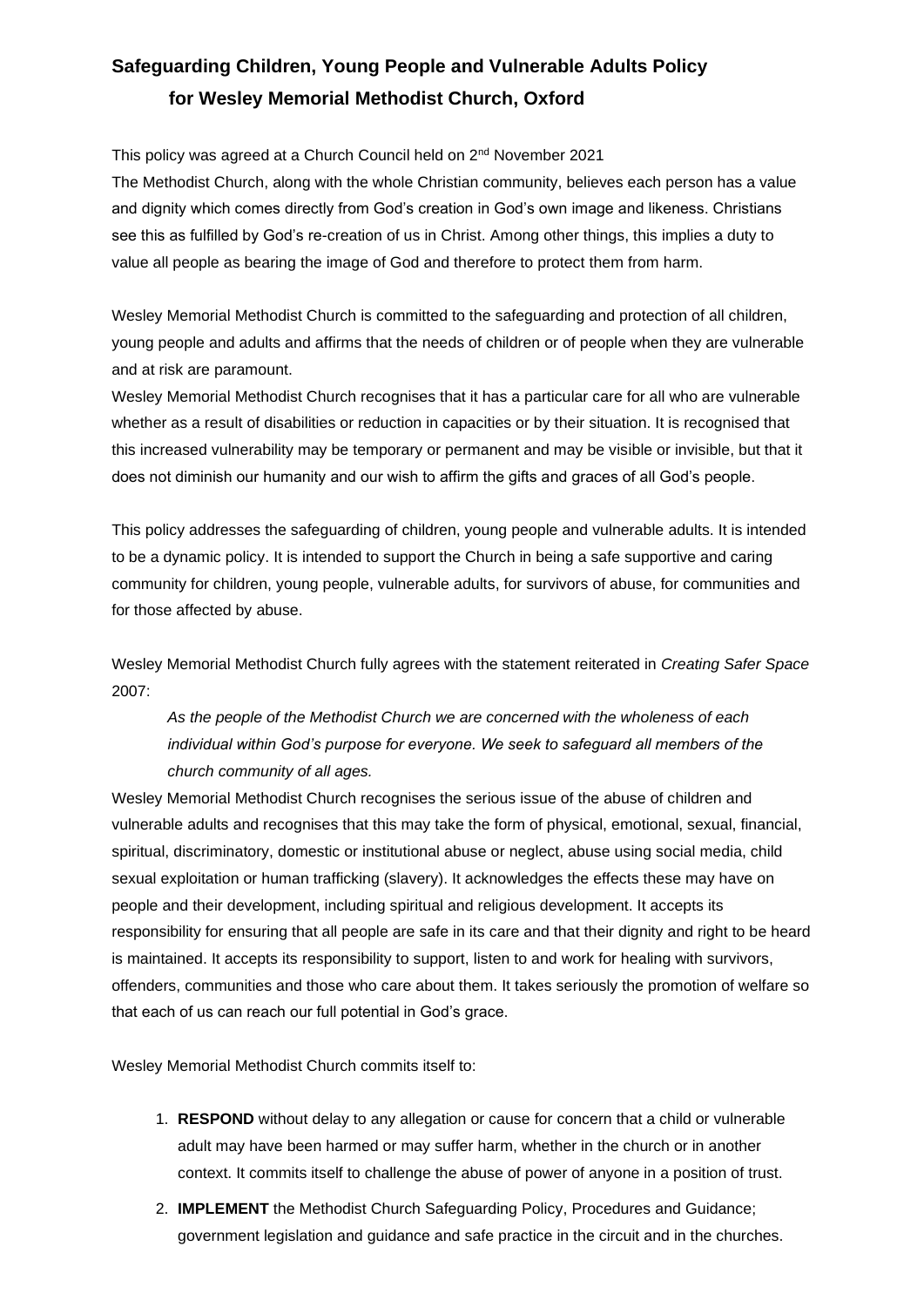- 3. **PROVIDE** support, advice and training for lay and ordained people *to* ensure *that* people are clear and confident about their roles and responsibilities in safeguarding and promoting the welfare of children and adults who may be vulnerable.
- 4. **AFFIRM** and give thanks for those who work with children and vulnerable adults and also acknowledge the shared responsibility of all of us for safeguarding children *and* vulnerable adults who are on our premises.

# **Church Council**

It is the responsibility of each Church Council to appoint a Church Safeguarding Officer and there should be no gaps in this crucial provision. The safeguarding officer should be a member of the Church Council or have the right to attend at least annually to report on implementation of the safeguarding policy. Where an individual covers the role in more than one location, they must be able to cover the activities identified in the relevant role outline and be facilitated to attend meetings to report on safeguarding in each location.

It is not appropriate for the minister in pastoral charge to hold the church safeguarding officer role because of the potential conflict with their own responsibilities. It is acknowledged that to avoid any disruption in safeguarding provision, it may be necessary for the minister in pastoral charge to take responsibility for some or all of the activities temporarily while other arrangements are made. However, this should only be for a very short period to enable the sharing of the role with another church or the identification of an alternative person to take on the role.

The role will usually be undertaken on a voluntary basis although expenses should be met. Ultimate responsibility for safeguarding within the church lies with the Church Council*.* 

Wesley Memorial Methodist Church appoints Mary Lines as church Safeguarding Officer (Adults and Children) and supports them in their role, which is to:

- provide support and advice to the minister and the stewards in fulfilling their roles with regard to safeguarding.
- ensure that a suitable, signed church safeguarding policy is displayed at all times in the church on a safeguarding noticeboard, along with names of current safeguarding officers, national helplines and other suitable information. This must be renewed annually.
- record all safeguarding issues that are reported to the church safeguarding officer, according to Methodist policy and procedure.
- promote appropriate routes for reporting of concerns
- identify and inform those who are required to attend safeguarding training and maintain records of attendance. Work with the circuit safeguarding officer and DSO to arrange training.
- attend training and meetings relating to the role
- work in partnership with the lettings officer, stewards and user groups to promote good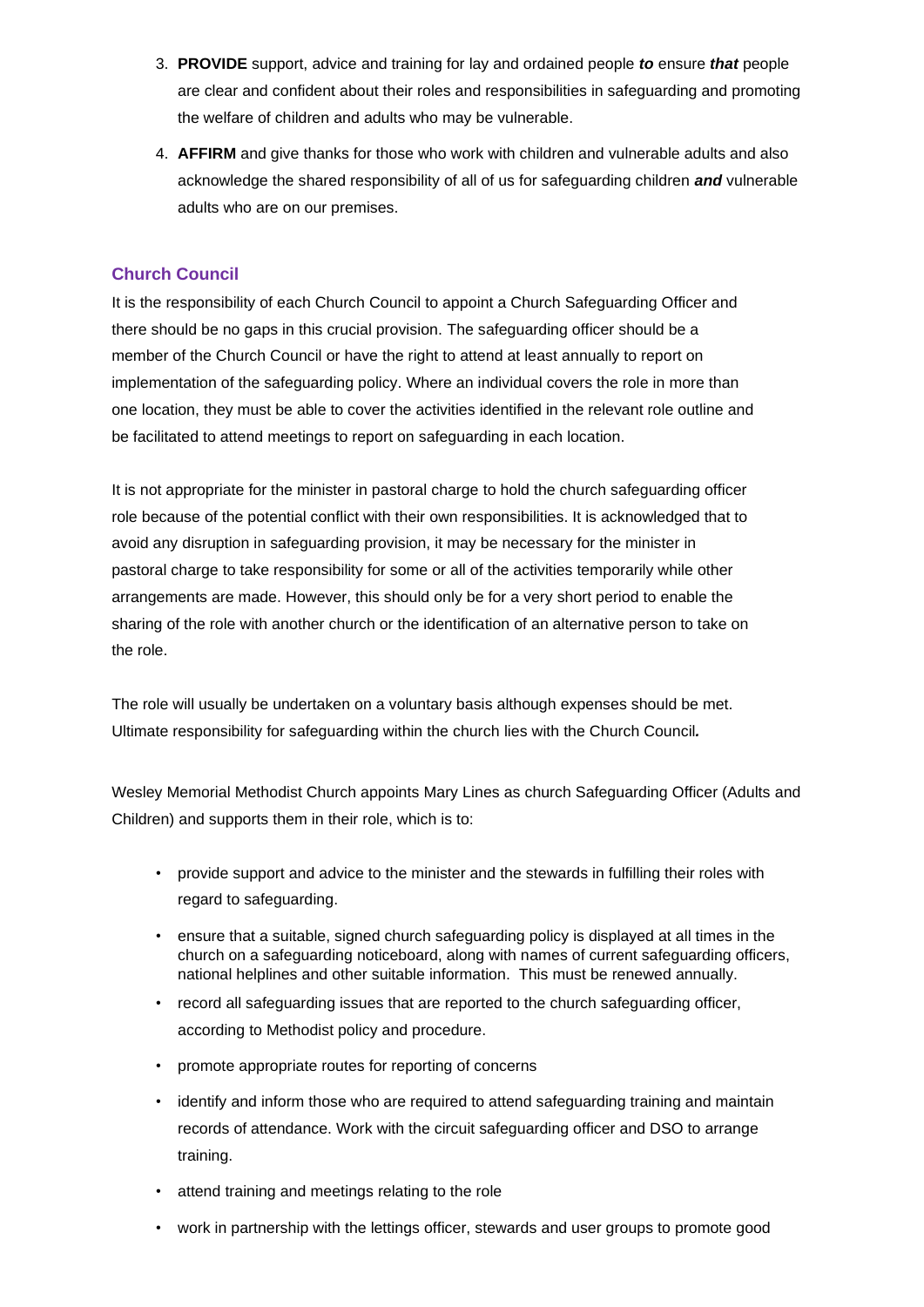safeguarding practice on church premises. This will include gaining written confirmation that hirers of church premises are aware of the church safeguarding policy or are using an appropriate policy of their own.

- check that safeguarding is included as an agenda item at all Church Council meetings and report to the Church Council annually.
- inform all those with responsibility for recruitment, whether paid or voluntary, of their obligation to follow safer recruitment procedures.
- advise the circuit safeguarding officer and/or DSO of any issues with compliance with safeguarding training, policy or safer recruitment requirements and respond promptly to any request from them about audit of safeguarding activities.

## **a) Purpose**

The purpose of the church safeguarding policy is to check that procedures are in place and provide clarity about the roles and responsibilities of those trusted with promoting the church as a safe space for all its users. It is to be read in conjunction with the Methodist Church Safeguarding Policy, Procedures and Guidance (2020).

## **b) Good practice**

We believe that good practice means:

- i) All people are treated with respect and dignity.
- ii) Those who act on behalf of the Church should not meet or work alone with a child or vulnerable adult where the activity cannot be seen unless this is necessary for pastoral reasons, in which case a written record will be made and kept noting date, time and place of visit.
- iii) The church premises will be assessed by the church safeguarding officer with the property steward and/or their representatives at least annually for safety for children and vulnerable adults and a written risk assessment report will be given annually to the Church Council. This will include fire safety procedures. The Church Council will consider the extent to which the premises and equipment are suitable or should be made more suitable.
- iv) Any church-organised transport of children or vulnerable adults will be checked to ensure that the vehicle is suitable and insured and that the driver and escort (where required) are appropriate. (See 6.10.7.1 of the Safeguarding Policies, Procedures and Guidance for the Methodist Church). A record to be kept in the church file for each driver/car.
- v) Activity risk assessments will be undertaken before any activity takes place to minimise the risk of harm to those involved. Approval will be obtained from the event leader/minister. A written record of the assessment will be retained securely.
- vi) Promotion of safeguarding is recognised to include undertaking those tasks which enable all God's people to reach their full potential. The Church Council will actively consider the extent to which it is succeeding in this area.

These things are to safeguard those working with children, young people and those adults who may be vulnerable.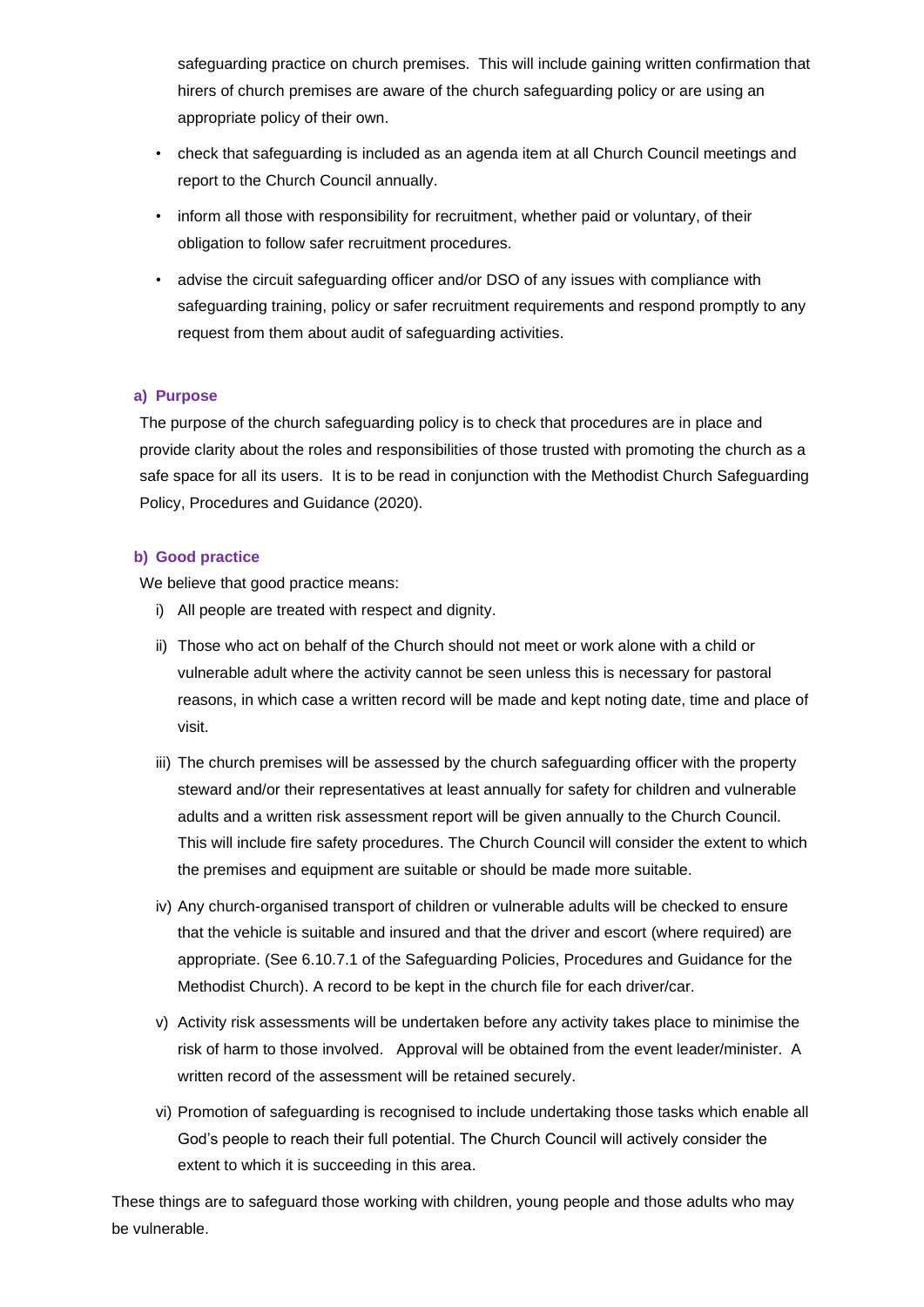### **c) Appointment and training of workers in the church**

Workers will be appointed after a satisfactory DBS disclosure and following the safer recruitment procedures of the Methodist Church. Each worker will have an identified supervisor who will meet at regular intervals with the worker. A record of these meetings will be agreed and signed and the record kept. Each worker will be expected to undergo Foundation Module (2020 Edition) safeguarding training, within the first 6 months (agreed by Methodist Conference in 2011 - *Creating Safer Space Report*) of appointment. The other training needs of each worker will be considered (such as food hygiene, first aid and lifting and handling).

### **d) Pastoral visitors**

Pastoral visitors will be supported in their role with the provision of Foundation Module (2020 Edition) safeguarding training upon appointment. If they are undertaking tasks for which a DBS would be required, this will be undertaken prior to appointment.

#### **e) Guidelines for working with children, young people and vulnerable adults**

A leaflet outlining good practice and systems should be given to everyone who works with children, young people and vulnerable adults. This leaflet will be reviewed annually<sup>1</sup>.

#### **f) Ecumenical events**

Where ecumenical events happen on church premises, safeguarding is the responsibility of this Church Council.

## **g) Events with church groups off the premises**

Adequate staffing, a risk assessment and notification of the event will be given to the church safeguarding officer PRIOR to the agreement for any event or off site activity. Notification of the event will be given to the church council secretary Janet Forsaith

If the activity is unusual or considered to be high risk the church safeguarding officer will contact the circuit safeguarding officer in order that it can be ratified or any queries raised.

#### **h) Other groups on church premises**

Where the building is hired for outside use, the *hirer* signing the letting agreement (*[www.tmcp.org.uk/property/letting-property-and-third-party-use](http://www.tmcp.org.uk/property/letting-property-and-third-party-use)*) will be given a copy of that agreement *[…]*. The lettings secretary will consider the various users of the building in making lettings. All lettings will be notified to the church safeguarding officer who will keep the records and take advice as appropriate from both the DSO and circuit safeguarding officer.

### **i) Complaints procedure**

There is a formal complaints procedure within the Methodist Church, which allows issues to be raised about actions or behaviour by a member or officer of the Church. In addition, employed staff will be subject to relevant contractual procedures. All complaints will be responded to with care, diligence and impartiality. The provisions of Part 11 of the Constitutional Practice and

 $1$  The Code of Safer Working Practice can be found at Appendix V of the Methodist Church Safeguarding Policies, Procedures and Guidance.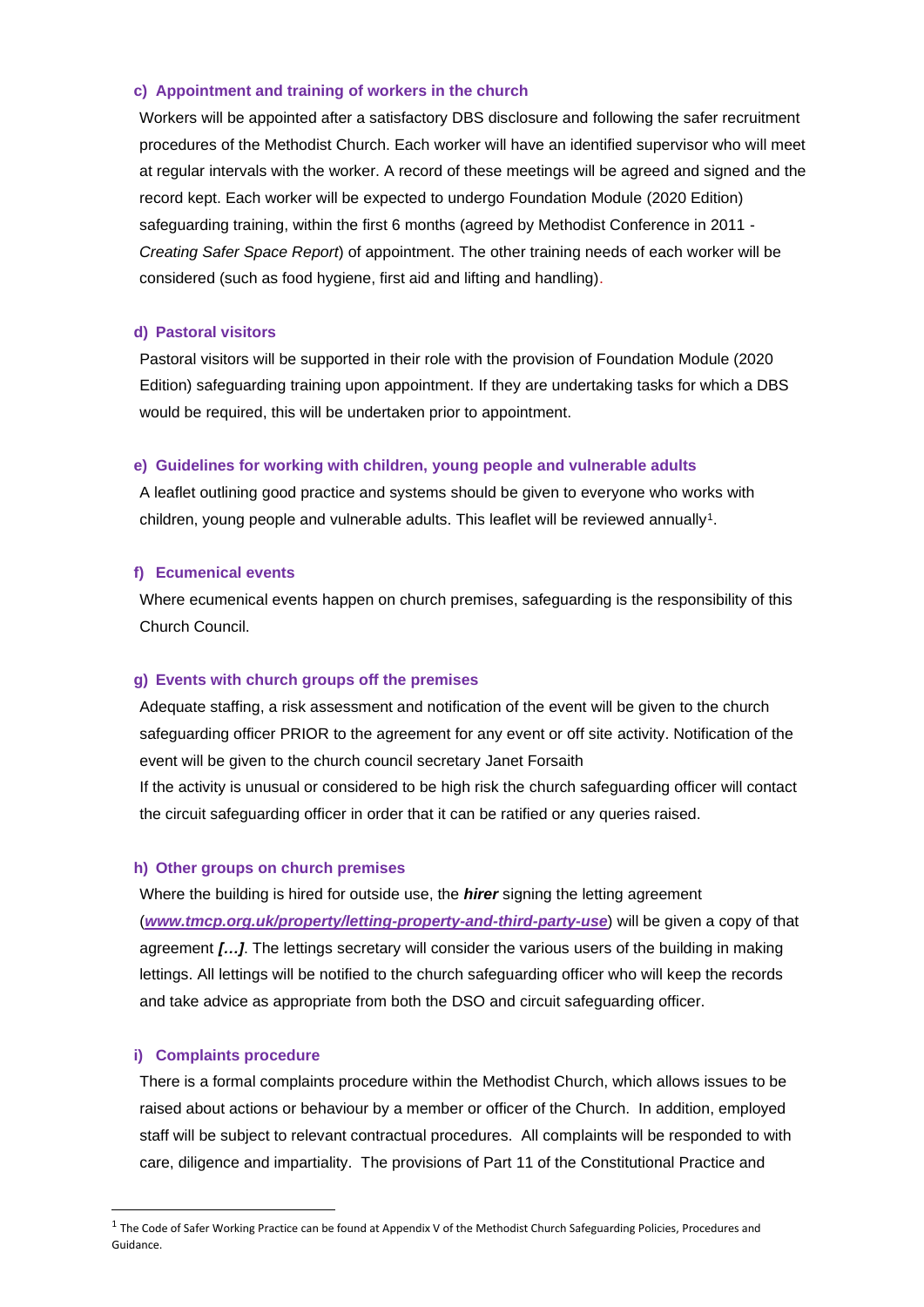Discipline of the Methodist Church will be followed.

A complaint should be addressed to the superintendent minister, the Revd Peter Powers. If a complaint is made to another person it should be referred to them. Meetings will be arranged with the person making the complaint and, usually, the person against whom the complaint has been made, in an attempt to resolve it. If the complaint is against the superintendent, it should be sent to the District Chair, the Revd Helen Cameron **at** Northampton Methodist District The Lakes, Northampton NN4 7YD

Safeguarding officers must be informed of any complaint or issue relating to the potential abuse of children or adults who may be vulnerable. They will support prompt action to respond to the circumstances of any safeguarding concern, whether or not any party involved wishes to make a formal complaint through the Methodist Church.

## **Review**

This policy will be reviewed annually by the Church Council. Next review date: November 2022

## **j) Key concepts and definitions**

- i) A child is anyone who has not yet reached their eighteenth birthday. The fact that a child has reached 16 years of age, is living independently or is in further education, a member of the armed forces, in hospital or in custody in the secure estate, does not change *their* status or entitlements to services or protection.
- ii) Vulnerable adults: any adult aged 18 or over who, owing to disability, mental function, age or illness or traumatic circumstances, may not be able to take care or protect themselves.
- iii) Safeguarding: protecting children or vulnerable adults from maltreatment; preventing impairment of their health and ensuring safe and effective care.
- iv) Adult/child protection is a part of safeguarding and promoting welfare. This refers to the activity, which is undertaken to protect children/specific adults who are suffering or are at risk of suffering significant harm, including neglect.
- v) Abuse and neglect may occur in a family, a community or an institution. It may be perpetrated by a person or persons known to the child or vulnerable adult or by strangers; by an adult or by a child. It may be an infliction of harm or a failure to prevent harm.

Signed ...................................................... Chair of Church Council Dated 2/11/21